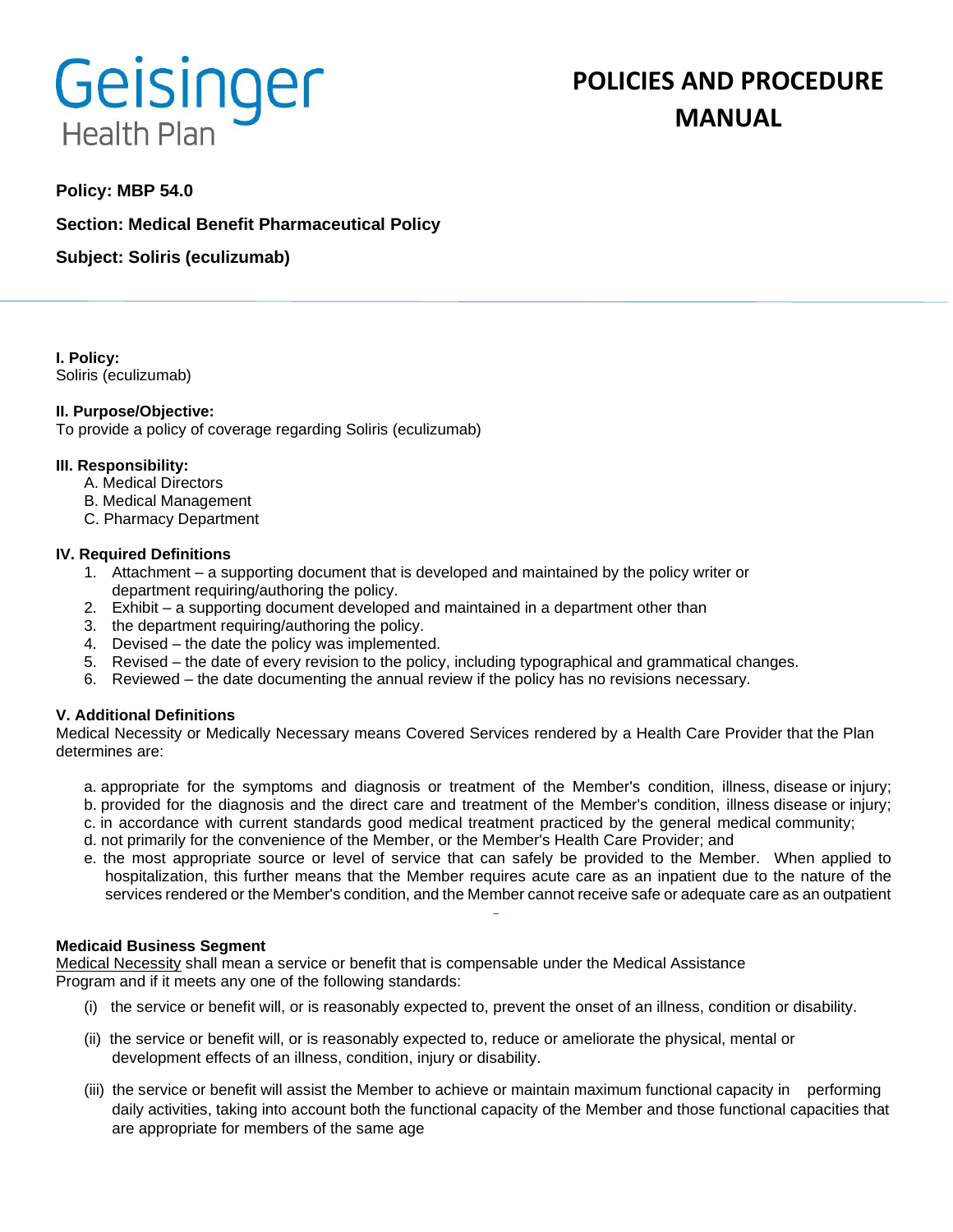# **DESCRIPTION:**

Soliris (eculizumab) is approved by the FDA for the treatment of paroxysmal nocturnal hemoglobinuria (PNH). Soliris works by blocking a part of the immune system called complement. By blocking complement, Soliris reduces the destruction of red blood cells and improves the symptoms of PNH.

# **CRITERIA FOR USE: Requires Prior Authorization by Medical Director or Designee**

Soliris (eculizumab) will be considered medically necessary when all of the following criteria are met per indication:

# **1. Paroxysmal Nocturnal Hemoglobinuria (PNH)**

- Medical record documentation of a diagnosis of paroxysmal nocturnal hemoglobinuria (PNH)
- Physician provided documentation of flow cytometry confirming diagnosis **AND**
- Physician provided documentation of Soliris being prescribed by a hematologist **AND**
- Physician provided documentation of the insured individual being vaccinated with the meningococcal vaccine **AND**
- Physician documentation of one of the following:
	- $\circ$  member is transfusion-dependent (i.e., has at least 1 transfusion in the 24 months prior to initiation of eculizumab due to documented hemoglobin less than 7 g/dL in persons without anemic symptoms or less than 9 g/dL in persons with symptoms from anemia) prior to initiation of eculizumab treatment; **or**
	- $\circ$  there is a significant adverse impact on the insured individual's health such as end organ damage or thrombosis without other cause.

AUTHORIZATION DURATION: Approval will be given for six months. Additional coverage will only be provided when documentation of the following is provided:

- Member requires fewer transfusions or has stabilization of Hb levels **AND**
- Reduction in intravascular hemolysis as evidenced reduction in elevated LDH levels from baseline **AND**
- No recurrent infections

# **2. Atypical Hemolytic Uremic Syndrome (aHUS)**

• Medical record documentation of a diagnosis of atypical hemolytic uremic syndrome (aHUS) *(Soliris is used to inhibit complement-mediated thrombotic microangiopathy)*

AUTHORIZATION DURATION: Initial approval will be for 6 months or less if the reviewing provider feels it is medically appropriate. Subsequent approvals will be for an additional 6 months or less if the reviewing provider feels it is medically appropriate and will require medical record documentation of continued disease improvement or lack of disease progression. The medication will no longer be covered if patient experiences toxicity or worsening of disease.

#### **3. Generalized Myasthenia Gravis (gMA)**

- Medical record documentation supporting a confirmed diagnosis of Generalized Myasthenia Gravis **AND**
- Medical record documentation that member is anti-acetylcholine receptor (AchR) antibody positive **AND**
- Prescribed by or in consultation with a neuromuscular specialist **AND**
- Medical record documentation of Myasthenia Gravis Foundation of America Clinical Classification (MGFA) Class II to IV **AND \***
- Medical record documentation Myasthenia Gravis-Activities of Daily Living (MG-ADL) score of 6 or more at baseline **AND\*\***
- Medical record documentation of age  $\geq$  18 years **AND**
- Medical record documentation of therapeutic failure on, intolerance to, or contraindication to corticosteroids **AND**
- Medical record documentation of therapeutic failure on, intolerance to, or contraindication to cholinesterase inhibitors **AND**
- Medical record documentation of therapeutic failure on intolerance to, or contraindication to at least two (2) non-steroidal immunosuppressive therapies **OR** has failed at least one (1) immunosuppressive therapy and required chronic plasmapheresis or plasma exchange (PE) **AND**
- Medical record documentation of failure on intolerance to, or contraindication to rituximab or rituximab biosimilar **AND**
- Medical record documentation of failure on intolerance to, or contraindication to intravenous immunoglobulin (IVIG)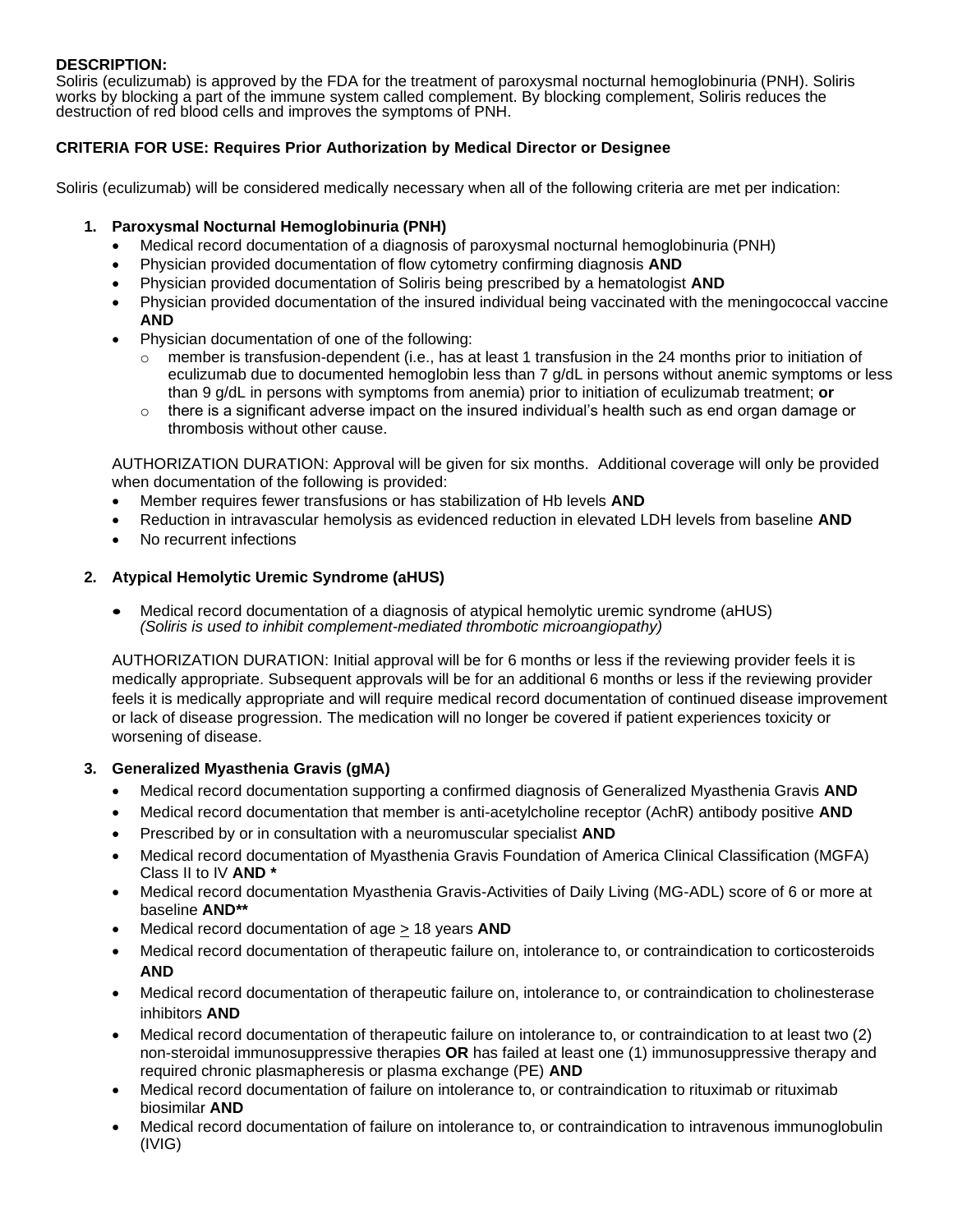AUTHORIZATION DURATION**:** Initial approval will be given for six months.

Subsequent approvals will be for an additional six months and will require:

- Medical record documentation of continued disease improvement or lack of disease progression **AND**
- Medical record documentation that the member is responding positively to therapy as evidenced by a 3 point reduction in MG-ADL total score\*\*;

The medication will no longer be covered if patient experiences toxicity or worsening of disease.

*\*Note: Class I Myasthenia gravis is indicated by any eye muscle weakness, possible ptosis (drooping or falling of the upper eyelid) and no other evidence of muscle weakness elsewhere, Class II to IV include muscle weakness in areas of the body beyond the eye.*

*Note: Corticosteroids: betamethasone, dexamethasone, methylprednisolone, prednisone Cholinesterase inhibitors: pyridostigmine, neostigmine Immunosuppressants: azathioprine, mycophenolate, cyclosporine, Rituxan*

*Note: Dosing for MG is 900 mg IV every 7 days for the first 4 weeks, followed by a single dose of 1,200 mg 7 days after the fourth dose, and then 1,200 mg every 2 weeks thereafter. Max dosage is 1,200 mg per dose.* 

| Grade                                                | $\theta$ |                                                 | $\overline{2}$                                          | 3                                    | Score |
|------------------------------------------------------|----------|-------------------------------------------------|---------------------------------------------------------|--------------------------------------|-------|
| Talking                                              |          | Normal Intermittent slurring<br>or nasal speech | Constant slurring<br>or nasal, but can be<br>understood | Difficult to<br>understand<br>speech |       |
| Chewing                                              | Normal   | Fatigue with<br>solid food                      | Fatigue with<br>soft food                               | Gastric tube                         |       |
| Swallowing                                           | Normal   | Rare episode<br>of choking                      | Frequent choking<br>necessitating<br>changes in diet    | Gastric tube                         |       |
| Breathing                                            | Normal   | Shortness of breath<br>with exertion            | Shortness of breath<br>at rest                          | Ventilator<br>dependence             |       |
| Impairment of ability to<br>brush teeth or comb hair | None     | Extra effort, but no<br>rest periods needed     | Rest periods needed                                     | Cannot do one of<br>these functions  |       |
| Impairment of ability to<br>arise from a chair       | None     | Mild, sometimes<br>uses arms                    | Moderate,<br>always uses arms                           | Severe, requires<br>assistance       |       |
| Double vision                                        | None     | Occurs,<br>but not daily                        | Daily,<br>but not constant                              | Constant                             |       |
| Eyelid droop                                         | None     | Occurs, but<br>not daily                        | Daily, but<br>not constant                              | Constant                             |       |
|                                                      |          |                                                 |                                                         | Total score                          |       |

# **MG Activities of Daily Living (MG-ADL)\*\***

# **4. Neuromyelitis Optica Spectrum Disorder (NMOSD)**

- Prescribed by or in consultation with a neurologist
- Medical record documentation that member is 18 years or older **AND**
- Medical record documentation of diagnosis of Neuromyelitis Optica Spectrum Disorder (NMOSD) **AND**
- Medical record documentation that member is anti-Aquaporin-4 (AQP4) antibody positive **AND**
- Medical record documentation of failure on intolerance to, or contraindication to rituximab or rituximab biosimilar **AND**
- Medical record documentation of therapeutic failure on, intolerance to, or contraindication to Enspryng.